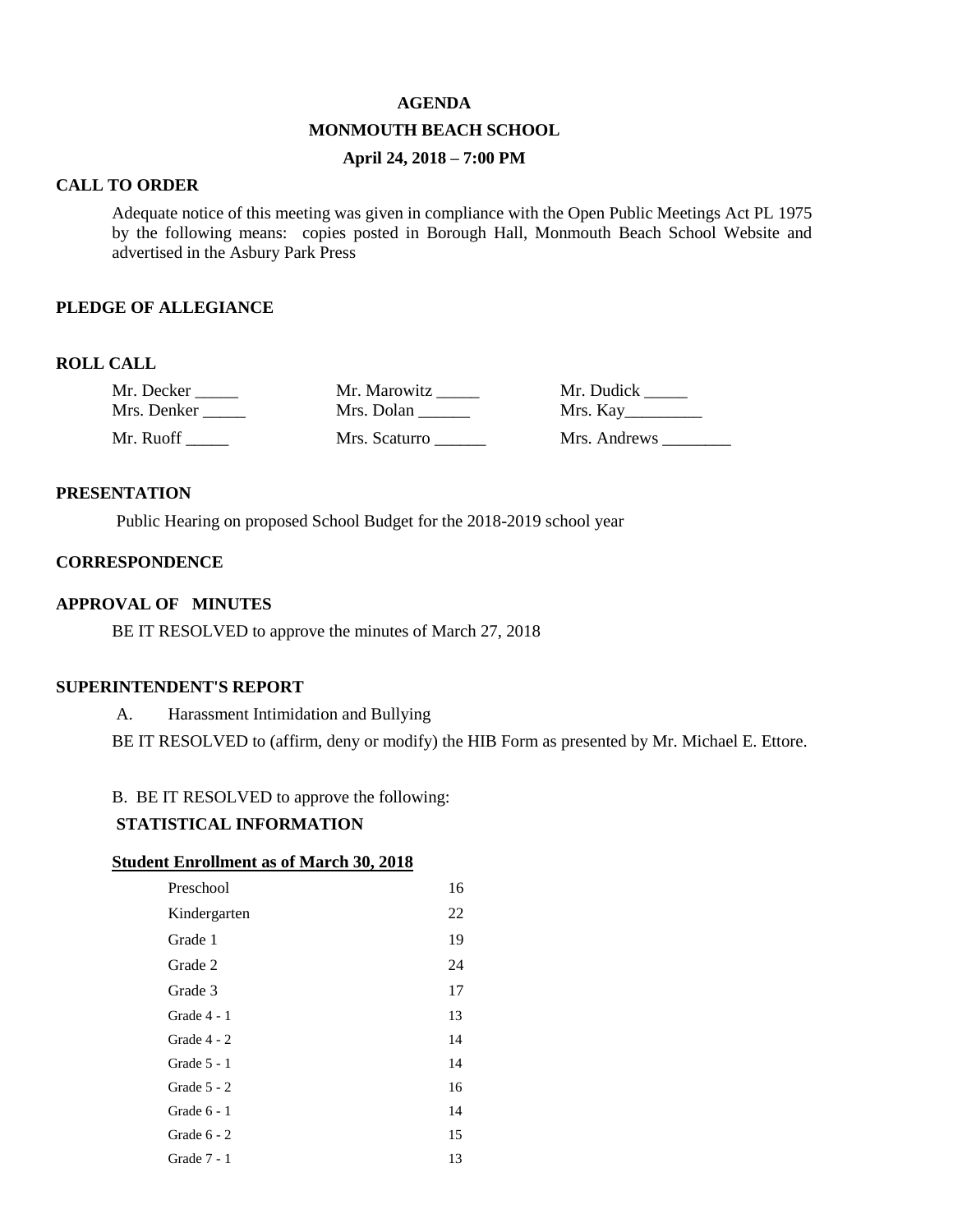| Grade $7 - 2$                            |       | 12       |       |
|------------------------------------------|-------|----------|-------|
| Grade 8 - 1                              |       | 19       |       |
| Grade $8 - 2$                            |       | 19       |       |
|                                          | Total | 246      |       |
| Special Education (Out of District): 2   |       |          |       |
| One student in the following placements: |       |          |       |
| Oceanport Schools (1)                    |       |          |       |
| Harbor School (1)                        |       |          |       |
| <b>Student Attendance</b>                |       |          |       |
| September                                | 98%   | February | 92%   |
| October                                  | 97%   | March    | 95.5% |
| November                                 | 94%   | April    |       |
| December                                 | 94.5% | May      |       |
| January                                  | 92.5% | June     |       |
| <b>Staff Attendance</b>                  |       |          |       |
| September                                | 98.5% | February | 94.5% |
| October                                  | 97.5% | March    | 93.5% |
| November                                 | 97.5% | April    |       |
| December                                 | 93.5% | May      |       |
| January                                  | 96.5% | June     |       |

#### Fire Drills

March 28, 2018 at 10:40 a.m.

Security Drill

March 29, 2018 - Active Shooter at 9:35 a.m.

#### **PUBLIC DISCUSSION**

In compliance with Open Public Meetings Act PL 1975, Chapter 10:4-12 subsection b, - A public body may exclude the public only from that portion of a meeting at which the public body discusses any matter involving the employment, appointment, termination of employment, terms and conditions of employment evaluation of the performance of promotion or discipline of any specific prospective public officer or employees or current public offer or employee employed or appointed by the public body, unless all the individual employees or appointees whose rights could be adversely affected request in writing that such matter or matters be discussed at a public meeting. As per Board Bylaws, 0167, public participation in Board Meetings, such remarks are to be limited to five minutes duration. The Board of Education, though affording the opportunity for members of the public to comment will not engage and/or make remarks concerning matters of student confidentiality and/or matters of personnel wherein employees of the District have not been given notice of the Board's intent to discuss their terms and conditions of employment. Members of the public are reminded that though they are afforded the opportunity to address the Board, they are not given license to violate the laws of slander. Comments made by members of the public that are not in keeping with the orderly conduct of a public meeting will be asked to yield the floor and if they fail to do so may be subject to charges under New Jersey statues associated with disruption of a public meeting.

# **PTO UPDATE**

### **FINANCE**

Chair: Karen Dolan

Leo Decker, Ken Marowitz, Melanie Andrews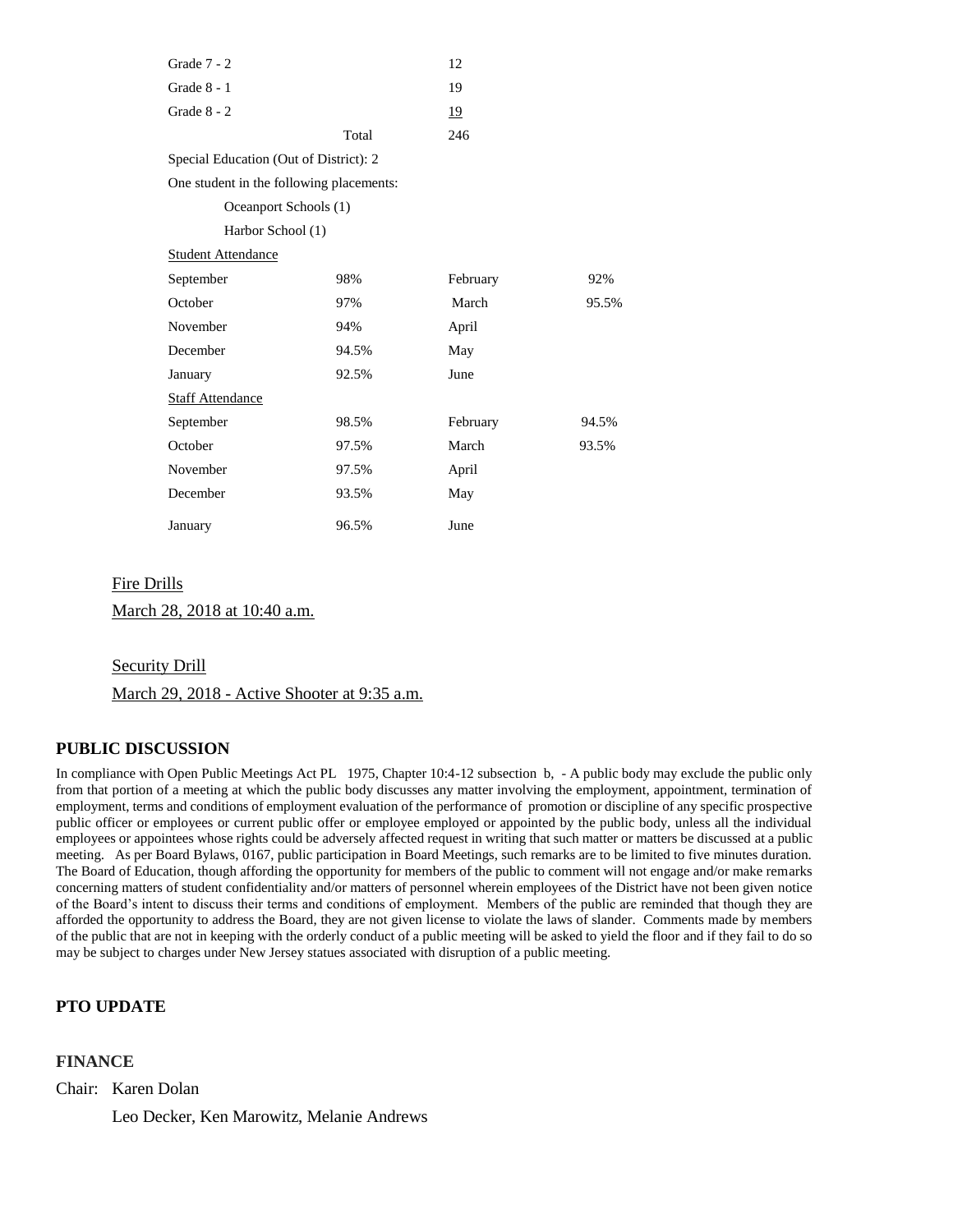### A. BE IT RESOLVED to approve the following financial report Report of the Board Secretary – March 31, 2018 Cash Balances:

| Fund 10 |              | \$2,713,325.38 |
|---------|--------------|----------------|
| Fund 20 | $\mathbb{S}$ | 29,704.41      |
| Fund 30 | \$.          | 52,613.15      |
| Fund 40 | \$           |                |
| Fund 50 | \$           | 2,998.21       |
| Fund 60 | ፍ            | 59,989.29      |

- Reconciliation Report for March
- Monthly transfer report
- April bill list in the amount of \$121,796.31
- Payroll report for March

In accordance with the reports attached:

Pursuant to NJAC 6:l20-2.13(d), I certify as of March 31, 2018, no budgetary line item account has been over expended in violation of NJAC 6:20-22.13 (ad). I hereby certify that all of the above information is correct.

Board Certification:

Pursuant to NJAC 6:20-2.3 (e), we certify that as of March 31, 2018 after review of the Secretary's Monthly Report and upon consultation with the appropriate district officials, that to the best of our knowledge, no major account or fund has been over expended in violation of NJAC 6:230-22.13(b) and that sufficient funds are available to meet the district's financial obligations for the remainder of the fiscal year.

- B. BE IT RESOLVED to retroactively approve the following payment for the March 16 2018 Staff Professional Development Day at MBS: Suicide Awareness Training for the staff from the Center for Counseling Services at a cost of \$600.00.
- C. BE IT RESOLVED to approve resolution for participation in coordinated transportation through Monmouth Ocean Educational Services Commission from 2018 through 2023
- D. BE IT RESOLVED to approve the submission of grant application for the 2018 Safety Grant Program through the New Jersey Schools Insurance Group's MOCSSIF Subfund for the purposes described in the application, in the amount of \$2,395.45
- E. BE IT RESOLVED to approve Bayada Nursing and Noval Nursing contracts for substitute nurses for the 2018-2019 school year.
- F. BE IT RESOLVED to approve Seashore to provide transportation for one student to the Monmouth County Voc from May 11 – May 22 at a cost of \$2,000.00.
- G. BE IT RESOLVED to approve contract with Shady Tree Landscaping and Snow Removal as per proposal attached
- H. BE IT RESOLVED to approve a Social Skills program at the Harbor School for current student # 1210 at an additional cost of \$60.00 per week effective April 24, 2018 through the end of the 2017-2018 school year.
- I. BE IT RESOLVED to adopt the following resolution: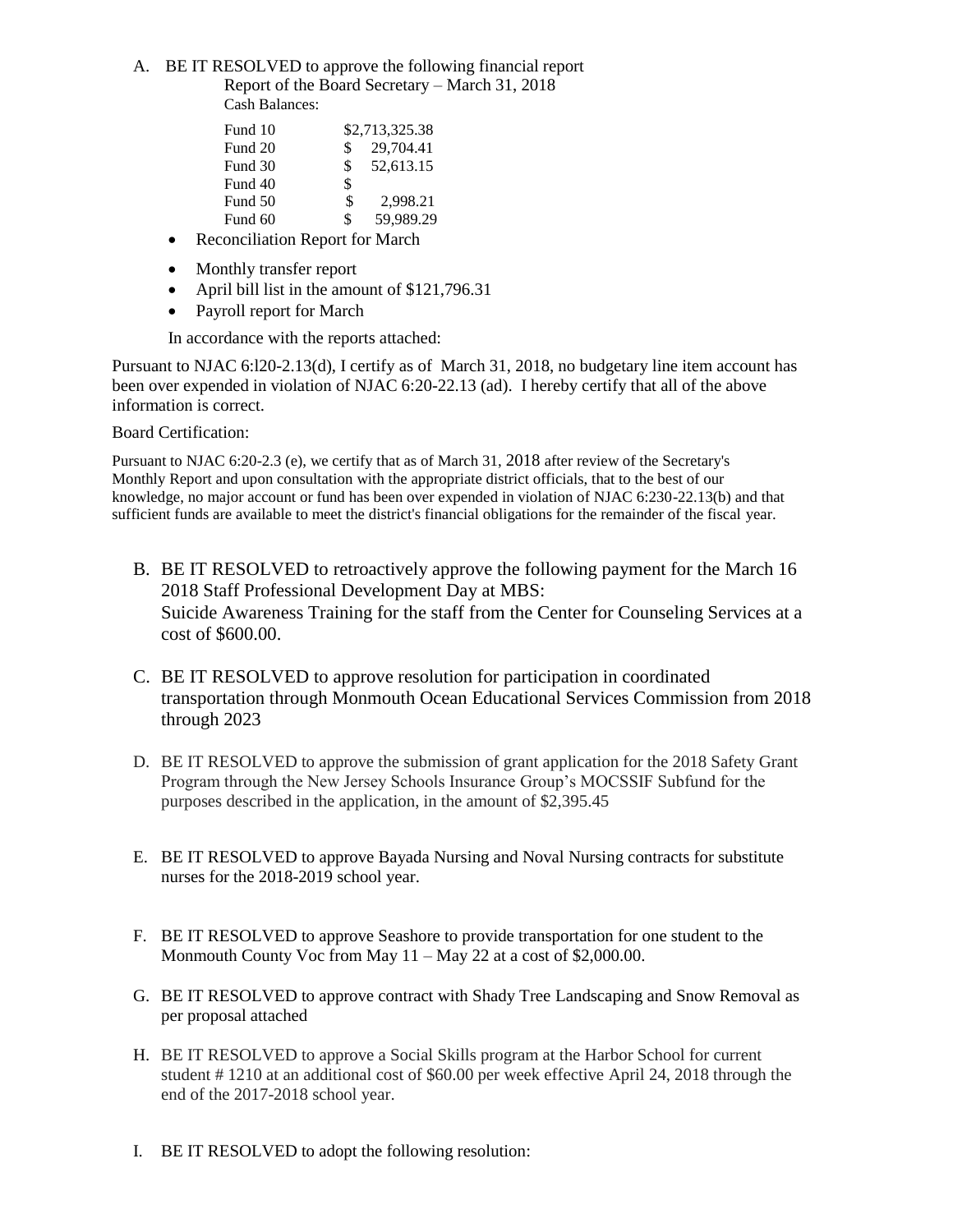WHEREAS, the Monmouth Beach Board of Education adopted a tentative budget on March 20, 2018 to be submitted to the Executive County Superintendent of Schools for approval, and

WHEREAS, the tentative budget was approved by the Executive County Superintendent of Schools on April 13, 2018 and

WHEREAS, the tentative budget was advertised in the legal section of the Asbury Park Press April 20, 2018; and

WHEREAS, the tentative budget was presented to the public during a public hearing on April 24, 2018; and

# **Maintenance Reserve Account Withdrawal**

### **(Intercom upgrade – Monmouth Beach School)**

WHEREAS the Monmouth Beach Board of Education requests the approval of a maintenance reserve withdrawal in the amount of \$35,000. The district intends to utilize these funds for upgrading security items at the Monmouth Beach School.

NOW, THEREFORE BE IT RESOLVED that the budget be adopted for the 2017-18 School Year and the Secretary to the Board of Education be authorized to submit the following adopted budget to the Executive County Superintendent of Schools in accordance with the statutory deadline:

| <b>Total</b>                         | \$5,379,446 |
|--------------------------------------|-------------|
| Debt Service Fund                    | 240,672     |
| Special Revenue Fund                 | 90,639      |
| <b>Total General Fund</b>            | \$5,048,135 |
| <b>Capital Outlay SDA Assessment</b> | 12,877      |
| <b>General Fund Current Expense</b>  | \$5,035,158 |

**A4F**

# **Tax Levy Certification Form A and B**

J. BE IT RESOLVED, that the amount required for school purposes in the school district of Monmouth Beach, County of Monmouth for the 2018-19 school year is \$ 4,865,125.00 and is required to be levied for local school district purposes.

# **Adoption of Tax Levy Schedule**

K. BE IT RESOLVED that Board of Education Adopt the tax levy schedule for the 2018-2019 school year and authorize the Business Administrator to submit the schedule to the Municipal Clerk for the collection of the local school district taxes for school district purposes.

# **MONMOUTH BEACH SCHOOL**

# **TAX LEVY SCHEDULE**

| General Fund Tax Levy           | \$4,624,453.00 |  |
|---------------------------------|----------------|--|
| Debt Service Tax Levy           | 240,672.00     |  |
|                                 |                |  |
| <b>Total Taxes to be Raised</b> | \$4,865,125.00 |  |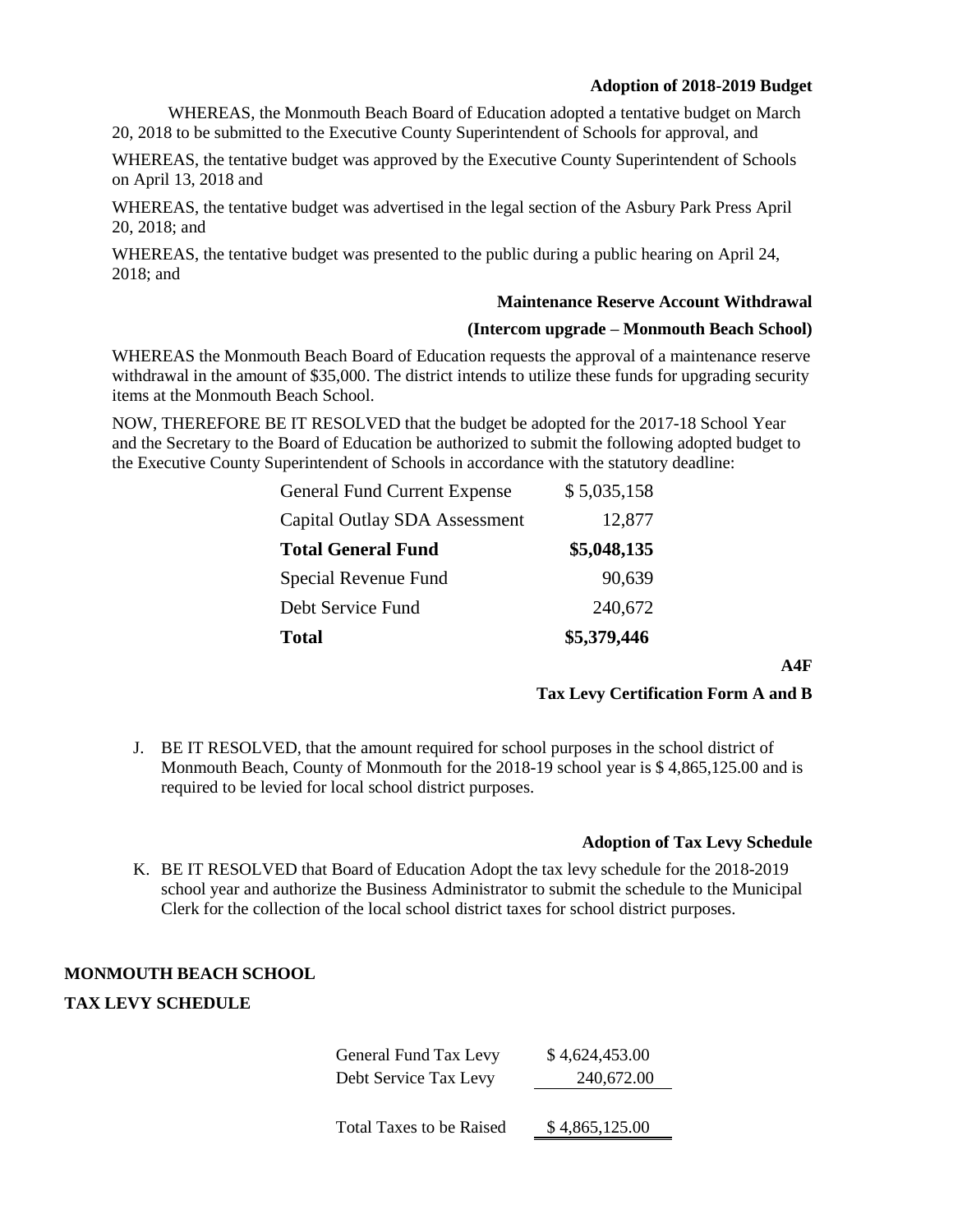| DATE               | <b>AMOUNT</b>         |
|--------------------|-----------------------|
|                    |                       |
| July 14, 20188     | \$<br>405,428.08      |
| August 15, 2018    | 405,428.08            |
| September 15, 2018 | 405,428.08            |
| 8October 13, 2018  | 405,428.08            |
| November 15, 2018  | 405,428.08            |
| December 15, 2018  | 405,428.08            |
| January 15, 2019   | 405,428.08            |
| February 15, 2019  | 405,428.08            |
| March 15, 2019     | 405,428.08            |
| April 13, 2019     | 405,428.08            |
| May 15, 2019       | 405,428.08            |
| June 15, 2019      | 405,428.08            |
|                    |                       |
|                    | <i>s</i> 4,865,125.00 |
|                    |                       |

# **PERSONNEL**

Chair: Kelly Scaturro

Kathy Denker, Chris Dudick, Barbara Kay

- A. BE IT RESOLVED to approve Jessica Clark to begin her maternity leave on September 4, 2018 with forty six sick days and unpaid leave/disability beginning September 4, 2018 with an anticipated return date of January 2, 2019.
- B. BE IT RESOLVED to approve Danielle Ciaglia as a substitute teacher for the 2017-2018 school year pending her issuance of CEAS certificates.
- C. BE IT RESOLVED to approve the following non tenured certified staff for reappointment for the 2018-2019 school year in accordance with terms and conditions of the current 2017- 2020 MBEA Teachers' Contract.

|                         | 2017-2018 Step |                                                 |
|-------------------------|----------------|-------------------------------------------------|
| Alexandria Maxcy        |                |                                                 |
| Rachel Mogavero         |                |                                                 |
| Linda Stafford $(0.60)$ |                |                                                 |
| Cynthia Zayko (0.60)    |                |                                                 |
| <b>Emily Rossi</b>      |                | ***Receiving tenure effective September 1, 2018 |
|                         |                |                                                 |

# **CURRICULUM AND INSTRUCTION**

Chair: Kathy Denker

Kelly Scaturro, Chris Dudick, Barbara Kay

- **A.** BE IT RESOLVED to approve the following teacher workshops/Professional Development days:
	- Tracy Pennell to attend the regional workshops at Shore Regional High School for PreK curriculum at no cost on April 17, 2018.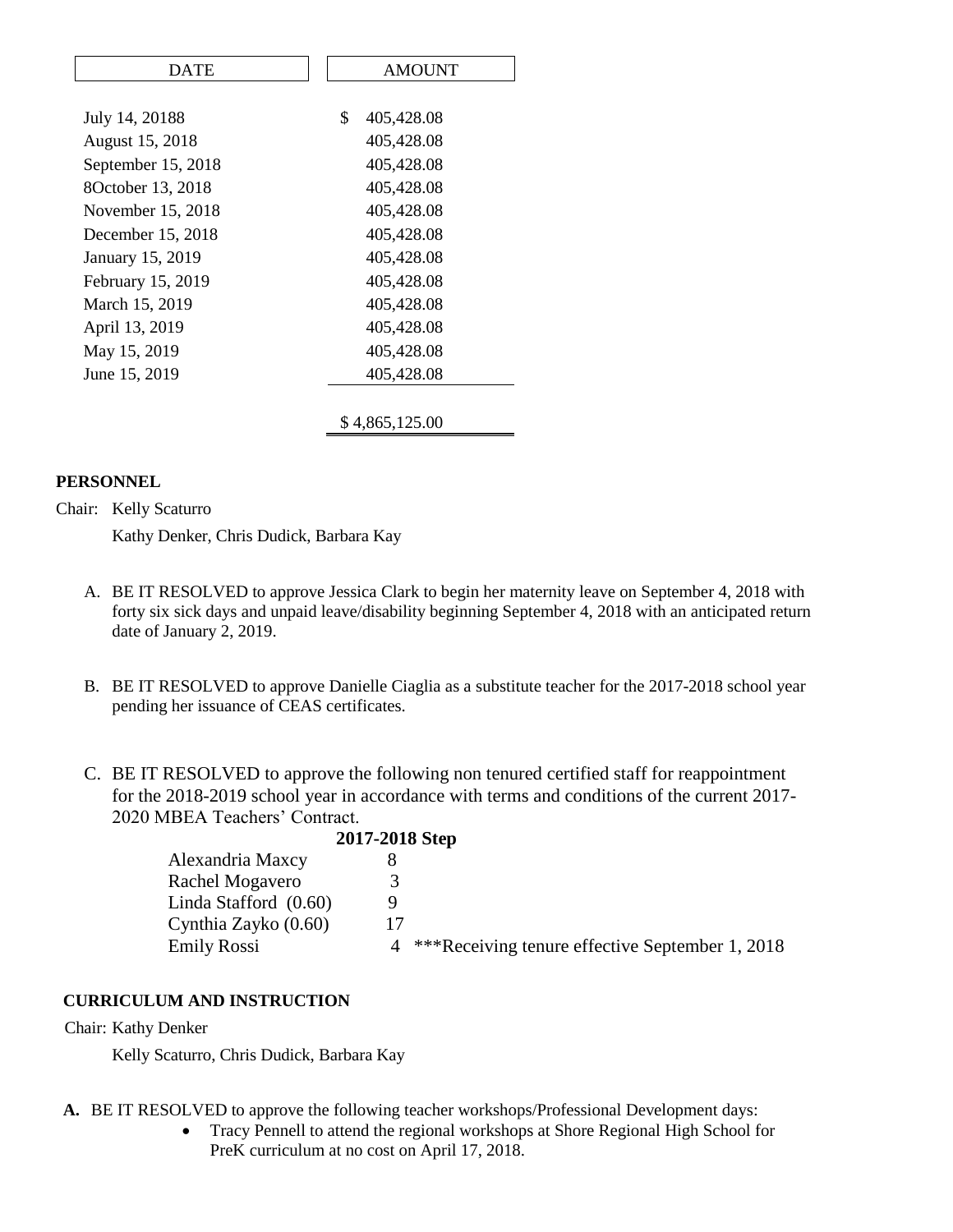- Lori Gallo to attend WRS Advanced Strategies for MSL Group Instruction on June 26 – June 28, 2018 at AIM Academy at Conshohocken, PA at a cost of \$650.00. Per diem hotel rate will be reimbursed at up to \$128 per night. Meals and incidentals for full days there is at \$64 per day and IRS mileage rate reimbursement.
- Ali Maxcy, Erin Deininger, Denise Sullivan, Peter Vincelli, Dorothy Mahoney, and Doreen Silakowski to attend a meeting at Shore Regional High School to review Honors Placement scores and create course recommendations for  $8<sup>th</sup>$  graders transitioning to SRHS on Monday, June 11, 2018, at no cost.
- Meghan Vaccarelli to attend the Leadership Conference at Notre Dame including visit to preservice teacher class and learning research lab on April 19, 2018 at no cost to the district.
- B. BE IT RESOLVED to approve the following trips:
	- Kindergarten to walk to the MB Police Station to learn about 911 and law enforcement on May 16 from 9:45 a.m. – 12:00 p.m.

# **BUILDING AND GROUNDS**

Chair: Leo Decker

Ken Marowitz, Karen Dolan, Melanie Andrews

BE IT RESOLVED to approve the following Building Use Application Forms**:** 

- PTO to host Kidz Art 5 week session on  $5/7$ ,  $5/14$ ,  $5/21$ .  $6/4$ , and  $6/11$  in Room 8.
- Kathleen Britton to host a NJ Cursive Workshop on May 15, 17, 22, 24, 29, 31 and June 5, 7, 12 & 14 for Grades  $2 - 5$  from 3:30 p.m.  $- 5:30$  p.m. at a cost of \$300 per student in Room 16.
- PTO to hold a Garden Club meeting on May 1, 2018 from 3 p.m.  $-4$  p.m. in the courtyard and/or Room 5.
- PTO to hold PTO Run Race Packet handout on Friday, May 11, 2018 in the gym from 5:00 p.m. 9:00 p.m.

# **POLICY**

Chair: Christopher Dudick

No Report

# **GENERAL ITEMS**

• Next meeting date May 15, 2018 at 7:00 p.m.

# **EXECUTIVE SESSION**

BE IT RESOLVED that pursuant to the Open Public Meetings act of 1975, the board is now going into Executive Session to discuss matters relating to:

- Matters rendered confidential by state or federal law
- Personnel
- Appointment of a public official
- Matters covered by Attorney/Client Privilege
- Pending or anticipated litigation
- \_x\_\_\_\_ Pending or anticipated contract negotiations
- Protection of the safety for property of the public
- Matters which would constitute an unwarranted invasion of privacy
- \_\_\_\_\_ Matters in which the release of information would impair a right to receive funds from the United States Government